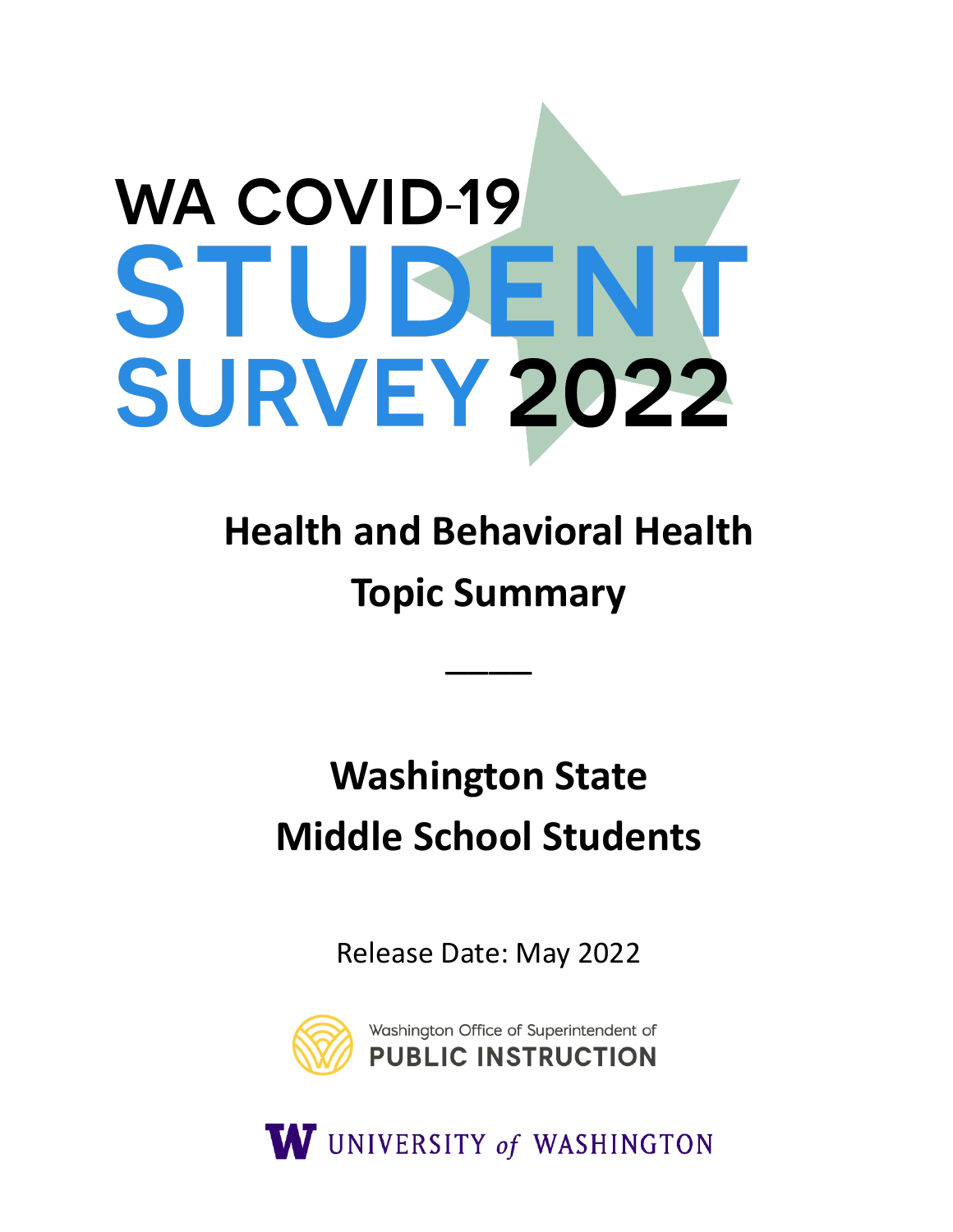

## Health and Behavioral Health: Middle School Students

## **Brief Overview of the COVID-19 Student Survey**:

In February 2022, nearly 8,000 middle school students grades 6-8 completed an online survey to assess behaviors and attitudes across a number of health domains relevant to the COVID-19 pandemic. For more information about the survey or to view other reports, please visit:

## <https://www.k12.wa.us/student-success/health-safety/covid-19-student-survey>

The purpose of this document is to describe physical and behavioral health within subpopulations of the middle school sample to assess whether certain students have been affected differently than others. Specifically, this report examines indices of physical health, COVID-19 specific preventative behaviors, and attitudes towards mental health services by self identified ethnicity, race, gender identity, sexual orientation, disability status, migratory working family status, and financial distress.

## **Background on Students' Health and Behavioral Health**

- Regular physical exercise during the pandemic was associated with reduced depression and anxiety (Chen et al., 2020).
- Sleep is essential for adolescents, however, disruption to routines, isolation and increased stress during the COVID-19 pandemic can lead to sleep disturbances, negatively affecting students (Imran et al., 2020).
- CDC recommendations include masking, washing hands and staying home when sick as effective means to slow the spread of the virus among students (CDC, 2022).
- Adolescents are at increased risk of behavioral problems during and after a pandemic, increasing importance of access to developmentally appropriate mental health services (Meherali et al., 2021).

## **What Does the Middle School Sample Look Like?**

Survey participation was voluntary at both the school and student level. Therefore, **this is a convenience sample and is not intended to be generalized to the state population**. It is important to be thoughtful in how you interpret and use these results. When framing the findings, you might consider using language such as "Among participating students…" or "Of students who took the 2022 COVID-19 Student Survey…".

The proportion of participating students within each demographic category are described in the table below.

*Note: Students who reported "I do not know what this question is asking" or "I prefer not to answer" were not included in the analyses described in this document.* 

| Sample Size and Proportion of Middle School Participants by Demographic Group |                       |                                |              |              |              |                       |                           |                          |                           |                           |                           |                         |                           |
|-------------------------------------------------------------------------------|-----------------------|--------------------------------|--------------|--------------|--------------|-----------------------|---------------------------|--------------------------|---------------------------|---------------------------|---------------------------|-------------------------|---------------------------|
|                                                                               | Race                  |                                |              |              |              |                       |                           | <b>Hispanic</b>          |                           | <b>Disability Status</b>  |                           | <b>Migratory Status</b> |                           |
| <b>AIAN</b>                                                                   | Asian                 | <b>Black</b>                   | <b>NHOPI</b> | <b>White</b> | <b>Other</b> | <b>Multiple</b>       |                           | <u>Yes</u>               | $\underline{\mathsf{No}}$ | <u>Yes</u>                | $\underline{\mathsf{No}}$ | <u>Yes</u>              | $\underline{\mathsf{No}}$ |
| 521                                                                           | 408                   | 319                            | 138          | 3,643        | 1,533        | 800                   |                           | 1,969                    | 5,647                     | 475                       | 5,533                     | 776                     | 5,993                     |
| $(7.1\%)$                                                                     | (5.4% )               | (4.3%)                         | (1.9%        | (49.5%)      |              | $(20.8\%)$ $(10.9\%)$ |                           | $(25.9\%)$ $(74.1\%)$    |                           | (7.9%                     | (92.1%)                   | (11.5%)                 | (88.5%)                   |
|                                                                               |                       |                                |              |              |              |                       |                           |                          |                           |                           |                           |                         |                           |
| <b>Gender Identity</b>                                                        |                       |                                |              |              |              |                       | <b>Sexual Orientation</b> |                          |                           | <b>Financial Distress</b> |                           |                         |                           |
| <b>Male</b>                                                                   | Female                | <b>Transgender Questioning</b> |              | Other        |              |                       |                           | Heterosexual Gay/Lesbian | <b>Bisexual</b>           | Questioning               | Other                     | <b>Yes</b>              | $\underline{\mathsf{No}}$ |
| 2,375                                                                         | 2.048                 | 103                            | 200          | 189          |              | 3.240                 |                           | 227                      | 524                       | 263                       | 318                       | 487                     | 6,768                     |
|                                                                               | $(48.3\%)$ $(41.7\%)$ | $(2.1\%)$                      | $(4.1\%)$    | (3.9%)       |              | (70.9%)               |                           | $(5.0\%)$                | (11.5%)                   | (5.8%)                    | $(7.0\%)$                 | (6.7%)                  | (93.3%)                   |

**Key**: AIAN = American Indian and Alaska Native, NHOPI = Native Hawaiian and Other Pacific Islander. For Gender Identity and Sexual Orientation, "Other" refers to students who indicated that "Something else fits better".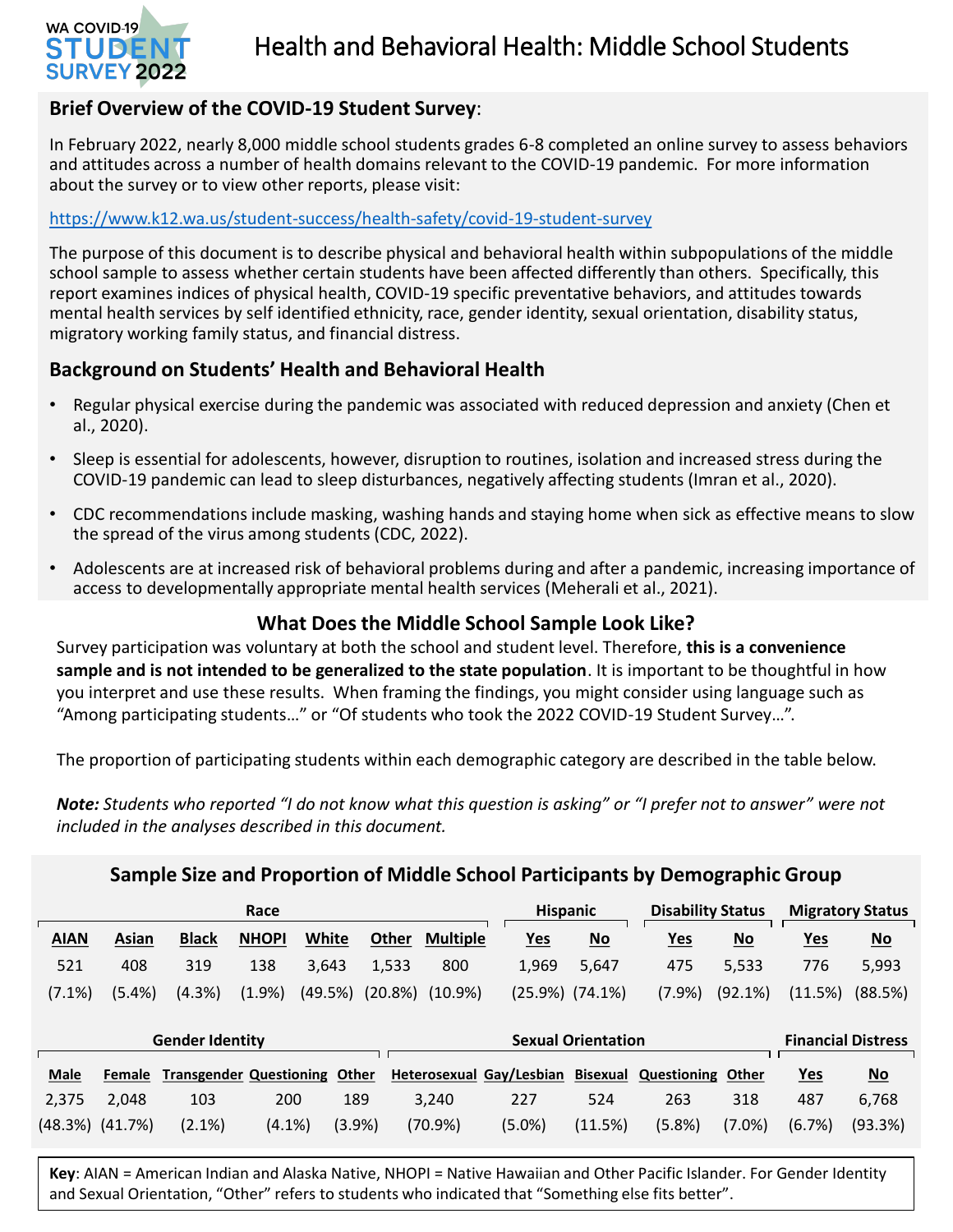

## **Survey Items to Identify Student Subgroups**

## **Ethnicity**:

Students were asked, "Are you Hispanic/Latino/Latina/Latinx?" Students who indicated "Yes" were coded as Hispanic. Students indicating "No" were not. Ethnicity was treated separately from race. That is, a student's response to this question was independent to their response for a question about race.

## **Race**:

Students were asked, "What is your race?" They were shown a list of racial groups and were instructed to select all that applied to them. Students who selected more than one racial category were included in the Multiple Race category.

## **Gender Identity**:

For gender identity, students were asked, "How do you currently identify yourself?" Students were shown a list of responses that included "I do not know what this question is asking" and "I prefer not to answer." Students who did not know what the question was asking or who preferred not to answer were not included in the analyses for these respective subgroup comparisons. *Note that this question was not asked of 6th grade students, so all comparisons by gender identity have excluded 6th grade students.* 

## **Sexual Orientation**:

Sexual orientation was assessed with the question, "Which of the following best describes you?" This question was followed by a list of choices that included "I do not know what this question is asking" and "I prefer not to answer." Students who did not know what the question was asking or who preferred not to answer were not included in the analyses for these respective subgroup comparisons. For the purpose of this summary, students that indicated that they identified as "Gay" or "Lesbian" were combined into one category. *Note that this question was not asked of 6th grade students, so all comparisons by sexual orientation have excluded 6th grade students.* 

 $LGBTQ+$ : In this document, we use  $LGBTQ+$  to describe a diverse and encompassing range of minority sexualities and gender identities that include (L)esbian, (G)ay, (B)isexual, (T)ransgender, (Q)uestioning and (+) additional gender identities and sexual orientations.

## **Students Identifying as Having a Disability or Long-term Health Condition**:

Disability status was defined by whether a student responded "Yes" to the item, "Are you limited in any activities because of a disability or long-term health problem including physical health, emotional, or learning problems expected to last 6 months or longer?" Students were given the opportunity to select "I am not sure or I prefer not to answer" and these were excluded from analyses of these subgroup comparisons.

## **Students From a Migratory Working Family**:

Migratory working family status was defined by whether a student endorsed the item, "Have you or your family moved in the past 3 years to another school district or city for **temporary or seasonal** work in agriculture, dairy or fishing?"

## **Financial Distress**:

Financial distress was assessed by a student's response to a single item, "How often during the current school year did you or your family have to cut meal size or skip meals because there wasn't enough money for food?" Students that indicated that their family had to cut meal size or skip meals due to insufficient funds at any time during the past year were categorized as financially distressed.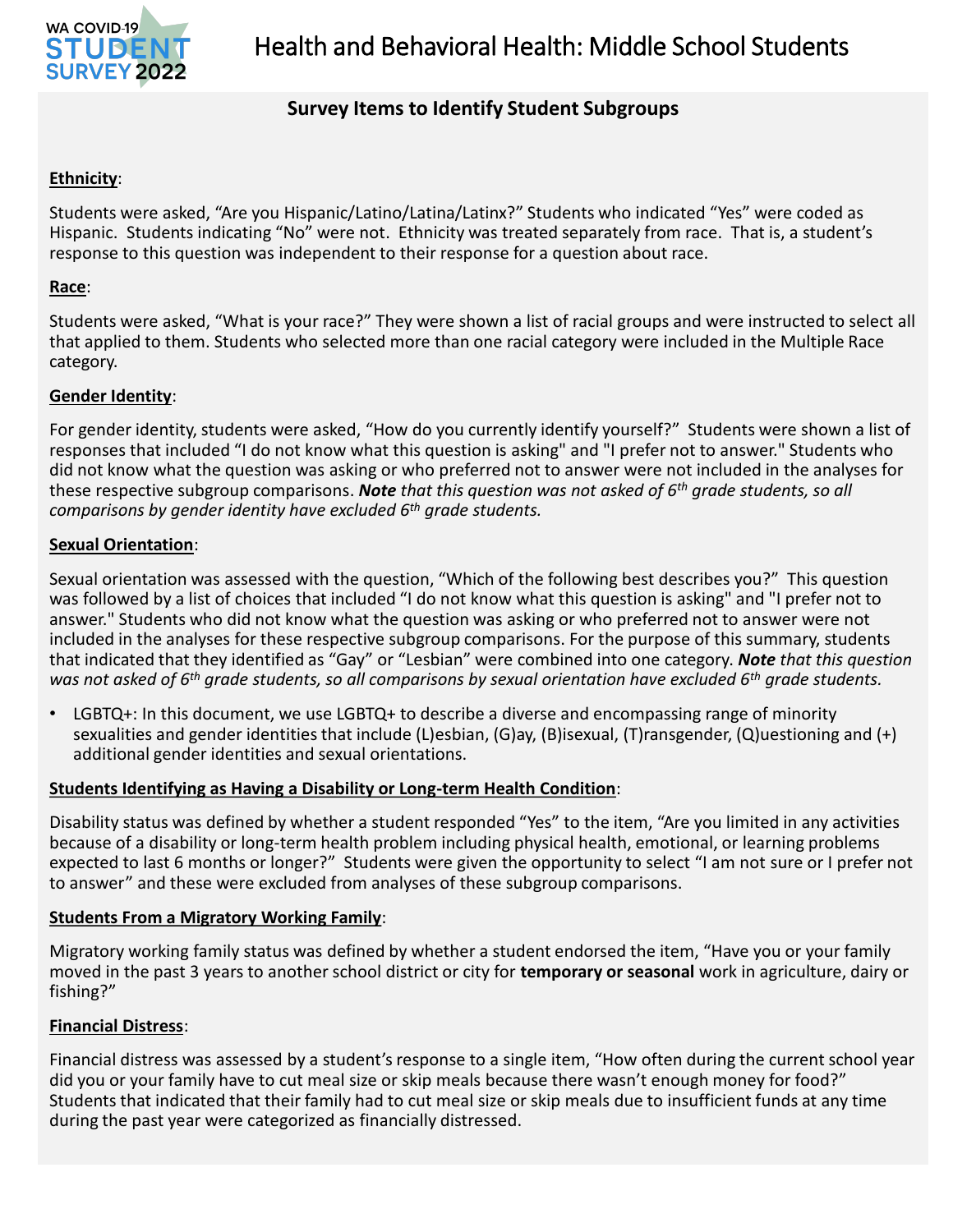

## **Key Takeaways from Middle School Students Who Took the Survey**

#### **Health Behaviors**

- Over half (52.5%) of all middle school students responding to this survey reported that someone in their household has tested positive for the COVID-19 virus. Further, nearly one third of all respondents (30.9%) reported that they themselves have tested positive.
- More than half (59.6%) of all middle school students indicated that they engaged in more exercise compared to last year.
- Nearly half (47.0%) of all middle school students reported that they got 8 or more hours of sleep per night. Students identifying as LGBTQ+ and students identified as being financially distressed were less likely to report getting 8+ hours of sleep.

## **Majority of middle school students report regularly engaging in behaviors to slow spread of COVID-19**.

- Two thirds (68.1%) of middle school students reported that they frequently washed their hands.
- 70.8% of middle school students reported frequently masking.
- 79.5% of middle school students reported staying home when they felt sick.

#### **Mental Health Services**

- One out of five middle school students (20.0%) participating in this study reported that they needed mental health services during the past year. Rates were higher among LGBTQ+ students, students identifying as having a disability, and students identified as financially distressed .
- Among those middle school students who participated in this study, most (79.7%) indicated that it was acceptable to receive mental health services if a person had been feeling sad, hopeless, or suicidal.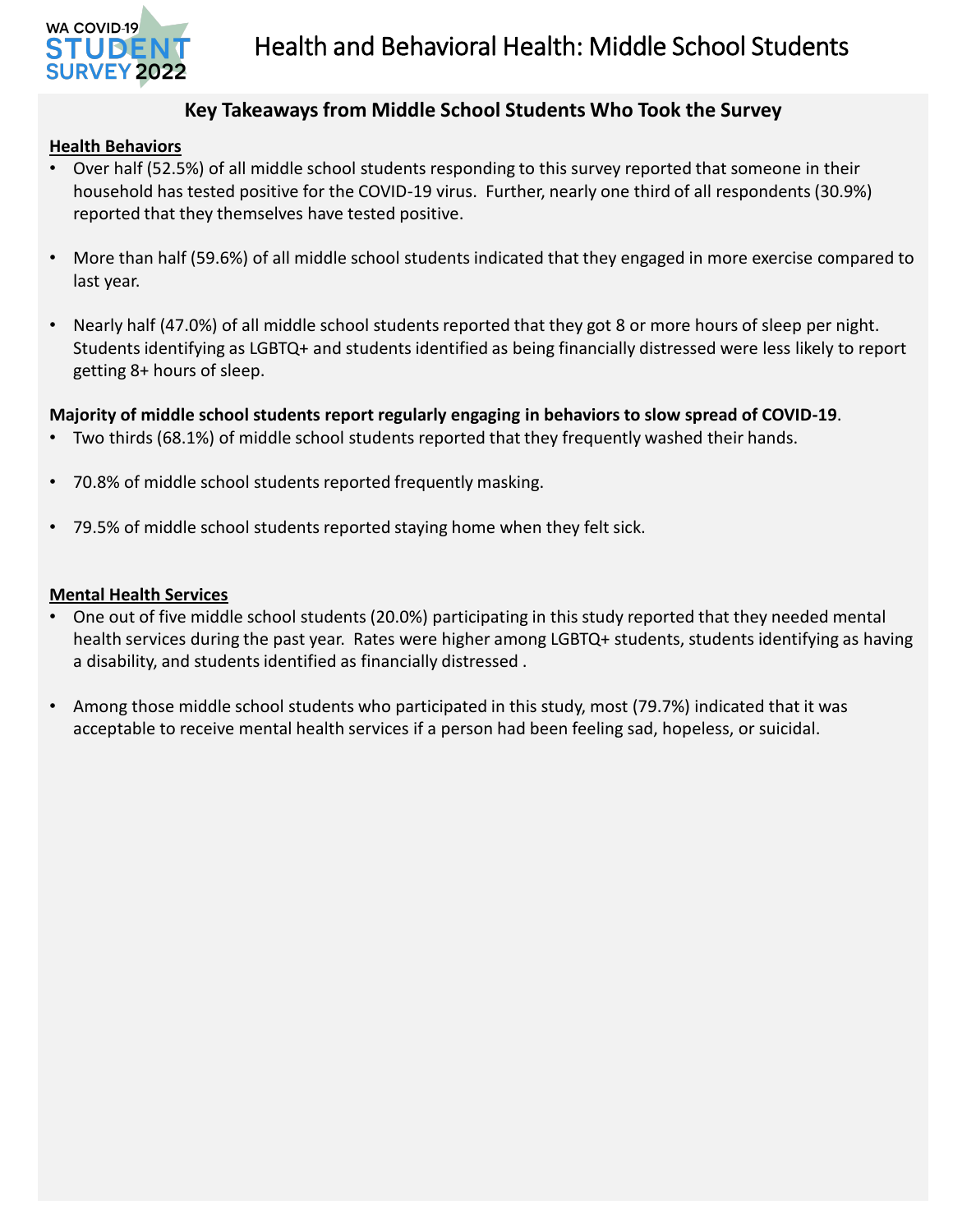

## Health and Behavioral Health: Middle School Students COVID-19 Diagnosis

*Question: Have you ever tested positive for COVID-19?* 



- Higher percentages indicate more students within a group reported ever having COVID-19.
- Prevalence estimates are displayed with 95% confidence intervals, shown with black error bars.
- Response options to this item included "No", "Yes", and "Unsure or prefer not to answer." Percentages shown above indicate those who selected "Yes."
- Please visit <https://www.k12.wa.us/student-success/health-safety/covid-19-student-survey>for more information about the survey or to view other reports.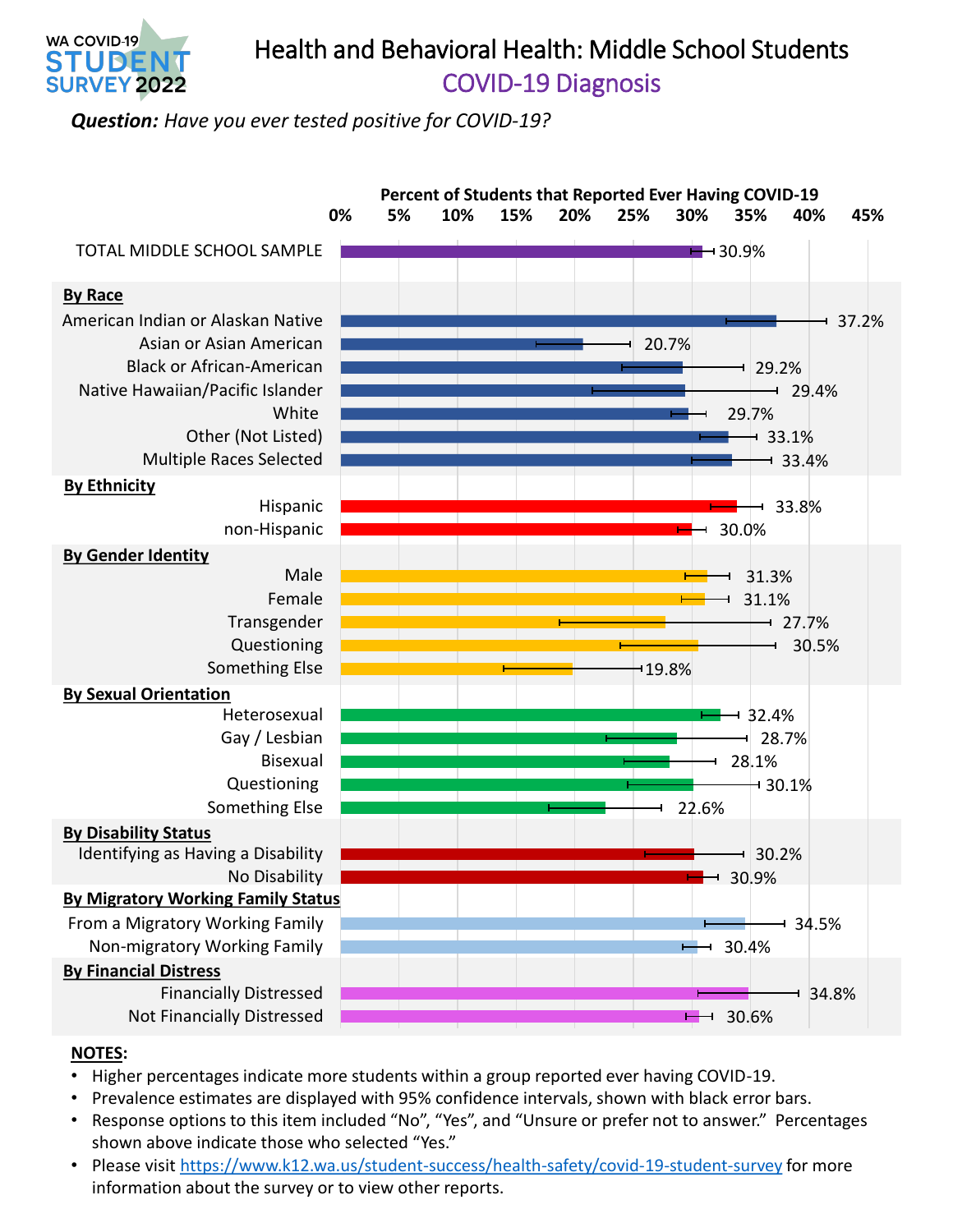

## Health and Behavioral Health: Middle School Students COVID-19 Diagnosis (Someone they live with)

*Question: Has anyone you live with ever tested positive for COVID-19?* 



- Higher percentages indicate more students within a group reported living with someone who has had COVID-19.
- Prevalence estimates are displayed with 95% confidence intervals, shown with black error bars.
- Response options to this item included "No", "Yes", and "Unsure or prefer not to answer." Percentages shown above indicate those who selected "Yes."
- Please visit <https://www.k12.wa.us/student-success/health-safety/covid-19-student-survey>for more information about the survey or to view other reports.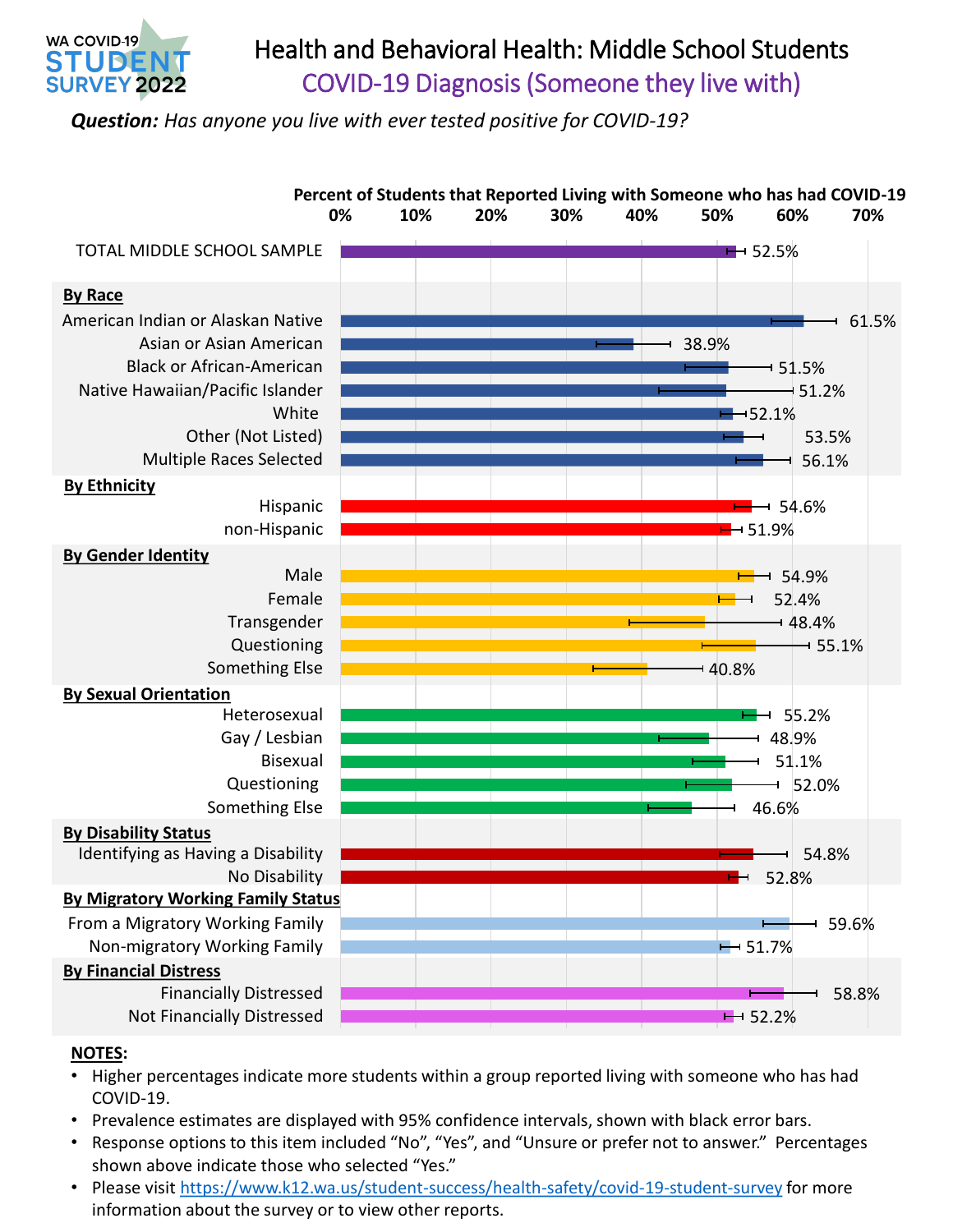## Health and Behavioral Health: Middle School Students Physical Activity

*Question: Compared to LAST school year, how much physical activity/exercise do you do THIS school year?* 



## **NOTES:**

WA COVID-19 STUDEI **SURVEY 2022** 

- Higher percentages indicate more students reported increased physical activity relative to last year.
- Prevalence estimates are displayed with 95% confidence intervals, shown with black error bars.
- Response options to this item ranged from "A lot less" to "A lot more". Percentages shown above indicate those who selected "A little bit more" or "A lot more".
- Please visit <https://www.k12.wa.us/student-success/health-safety/covid-19-student-survey>for more information about the survey or to view other reports.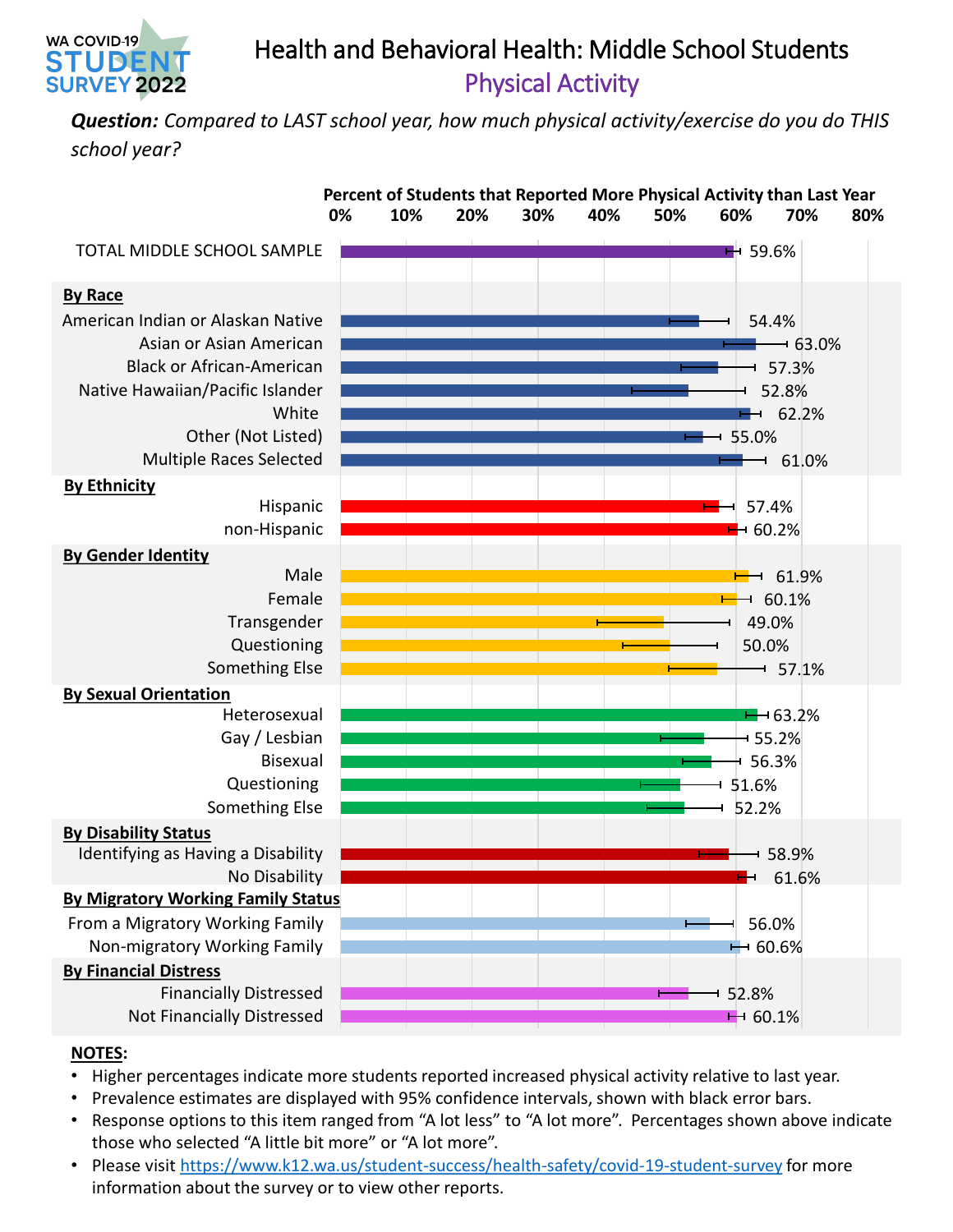

## Health and Behavioral Health: Middle School Students Sleep Duration

*Question: On an average school night during the current school year, about how many hours do you sleep?* 



- Higher percentages indicate more students within a group reported 8+ hours of sleep on school nights.
- Prevalence estimates are displayed with 95% confidence intervals, shown with black error bars.
- Response options to this item ranged from "5 hours or less" to "9 hours or more". Percentages shown above indicate those who selected "8 hours" or "9 hours or more".
- Please visit <https://www.k12.wa.us/student-success/health-safety/covid-19-student-survey>for more information about the survey or to view other reports.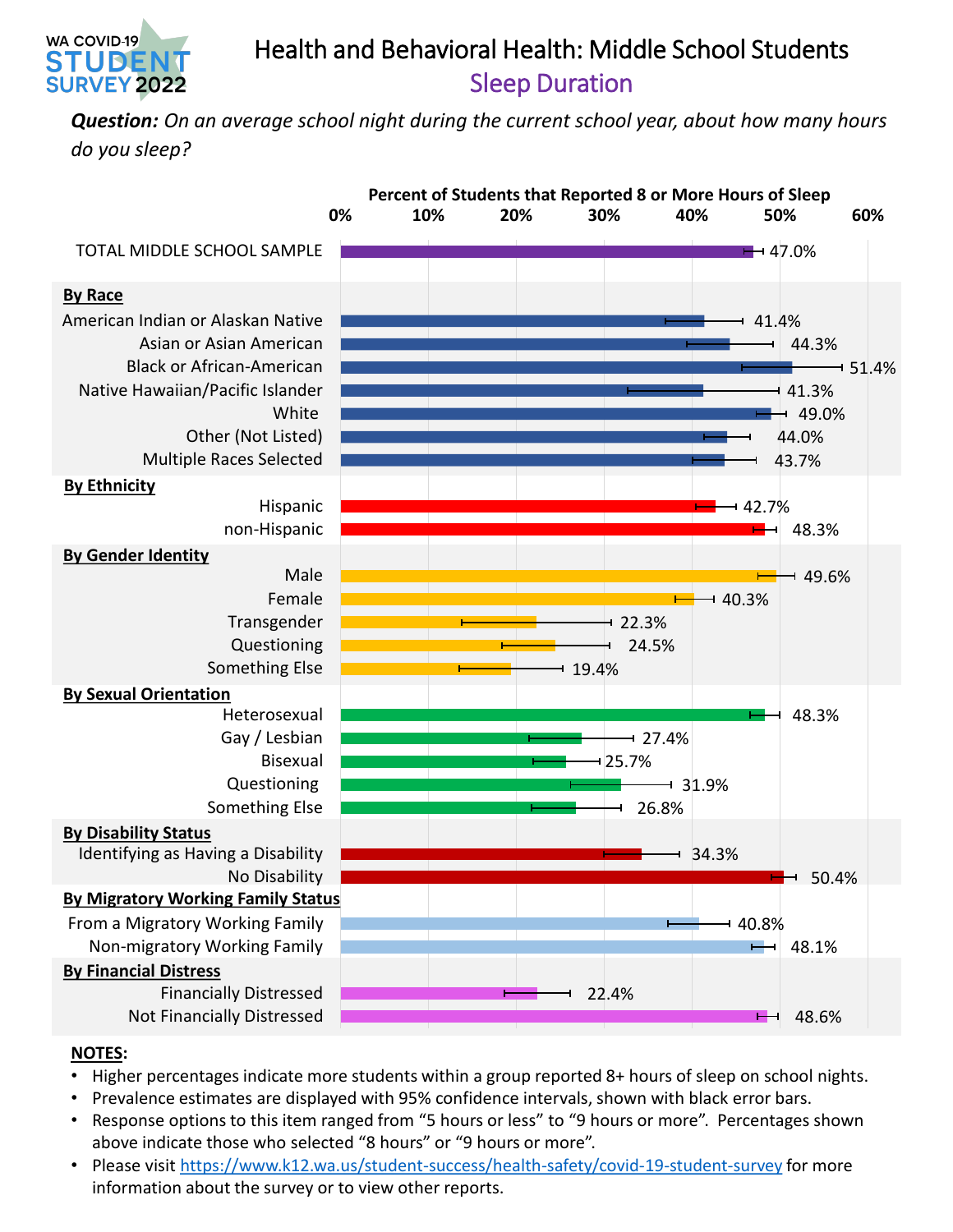

## Health and Behavioral Health: Middle School Students Prevention Adherence: Hand Washing

*Item: These questions ask about how well you have followed the guidelines for reducing the spread of COVID-19: Washing your hands or using hand sanitizer between activities.* 



- Higher percentages indicate more students within a group reported frequent hand washing.
- Prevalence estimates are displayed with 95% confidence intervals, shown with black error bars.
- Response options to this item ranged from "Never" to "All the time". Percentages shown above indicate those who selected "Most of the time" or "All the time".
- Please visit <https://www.k12.wa.us/student-success/health-safety/covid-19-student-survey>for more information about the survey or to view other reports.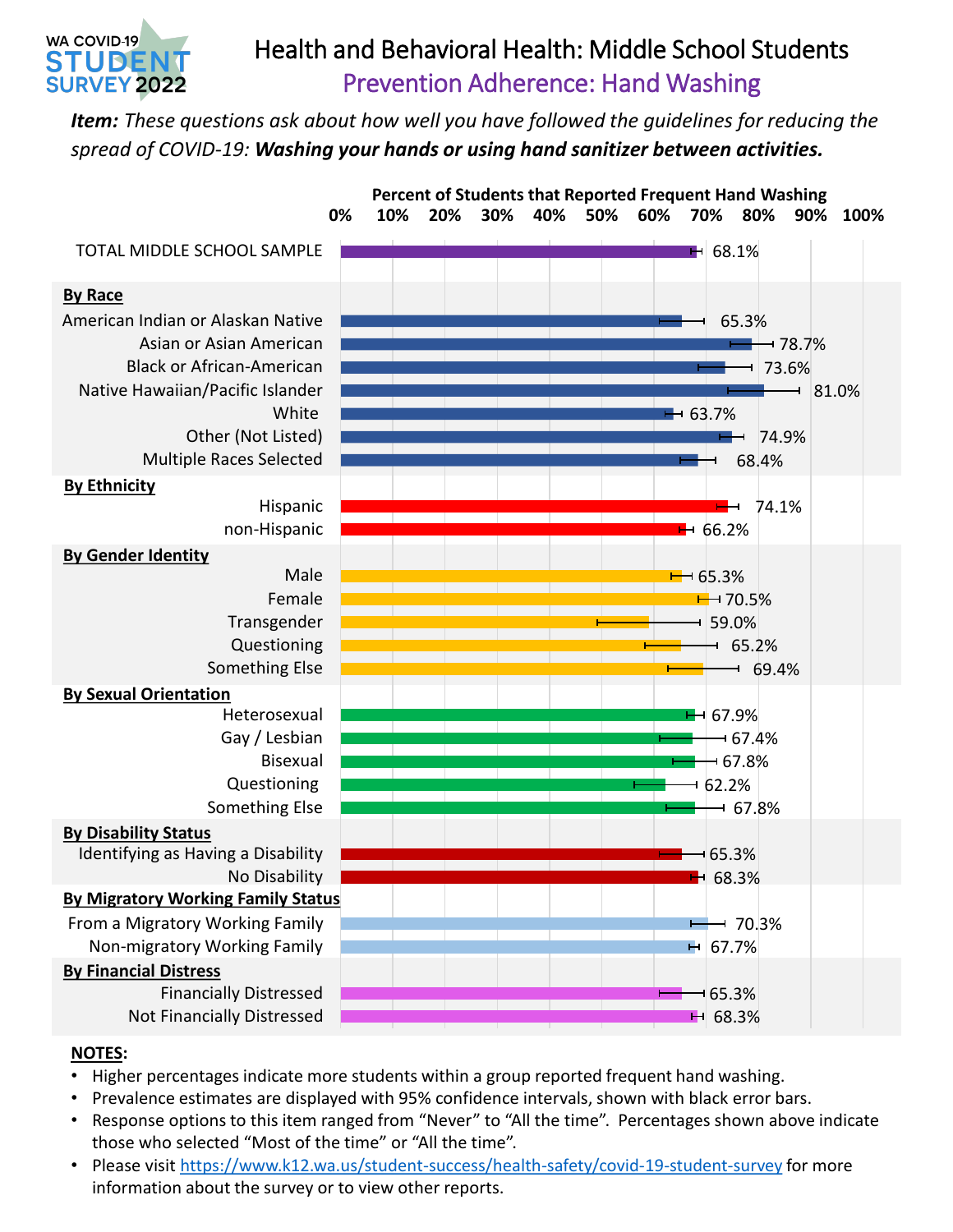

## Health and Behavioral Health: Middle School Students Prevention Adherence: Wearing a Mask

*Item: These questions ask about how well you have followed the guidelines for reducing the spread of COVID-19: Wearing a mask when you are near people you don't live with.* 



- Higher percentages indicate more students within a group reported frequently wearing a mask.
- Prevalence estimates are displayed with 95% confidence intervals, shown with black error bars.
- Response options to this item ranged from "Never" to "All the time". Percentages shown above indicate those who selected "Most of the time" or "All the time".
- Please visit <https://www.k12.wa.us/student-success/health-safety/covid-19-student-survey>for more information about the survey or to view other reports.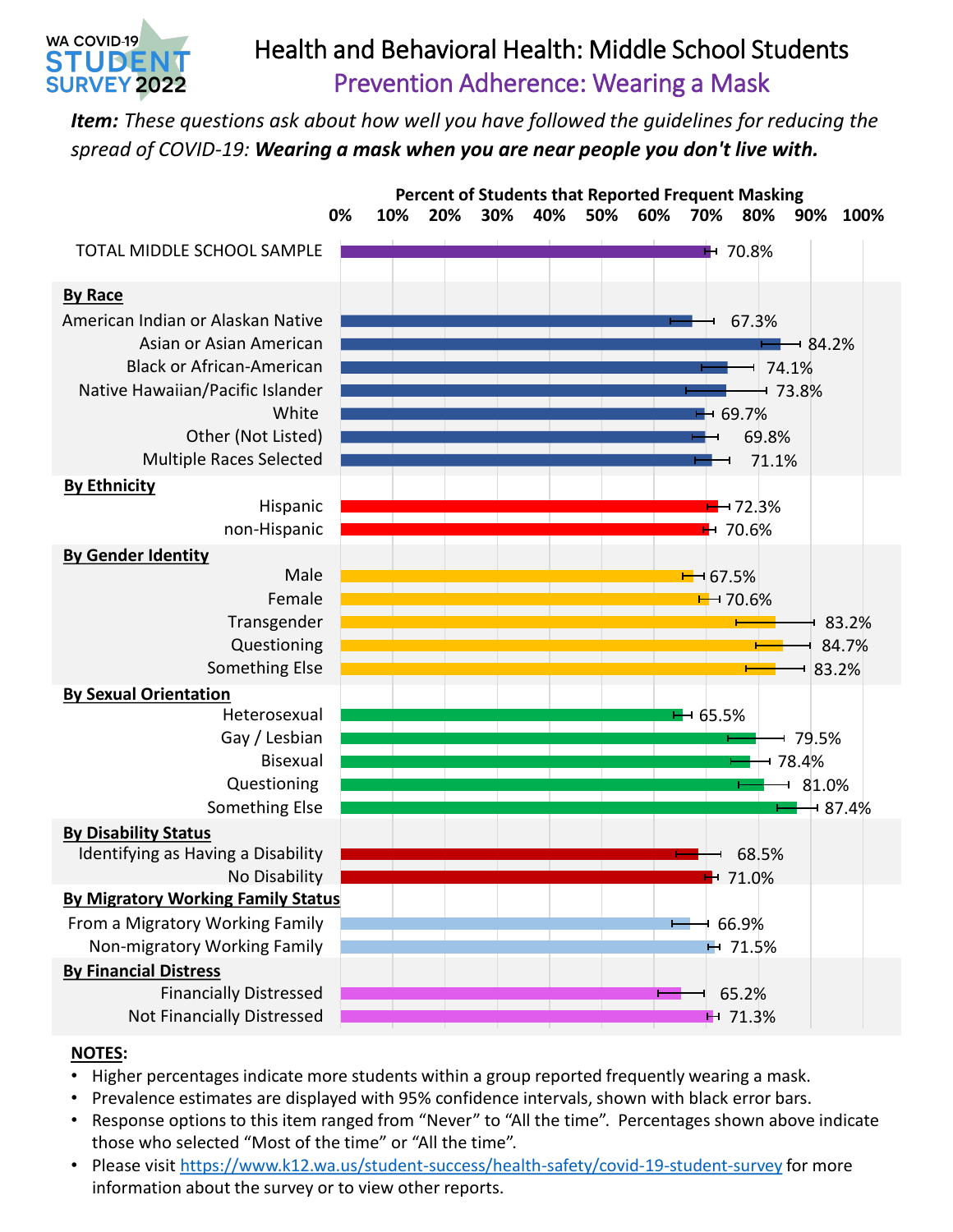

## Health and Behavioral Health: Middle School Students Prevention Adherence: Staying Home when Sick

*Item: These questions ask about how well you have followed the guidelines for reducing the spread of COVID-19: Staying home when you feel sick.* 



- Higher percentages indicate more students within a group reported staying home when they feel sick.
- Prevalence estimates are displayed with 95% confidence intervals, shown with black error bars.
- Response options to this item ranged from "Never" to "All the time". Percentages shown above indicate those who selected "Most of the time" or "All the time".
- Please visit <https://www.k12.wa.us/student-success/health-safety/covid-19-student-survey>for more information about the survey or to view other reports.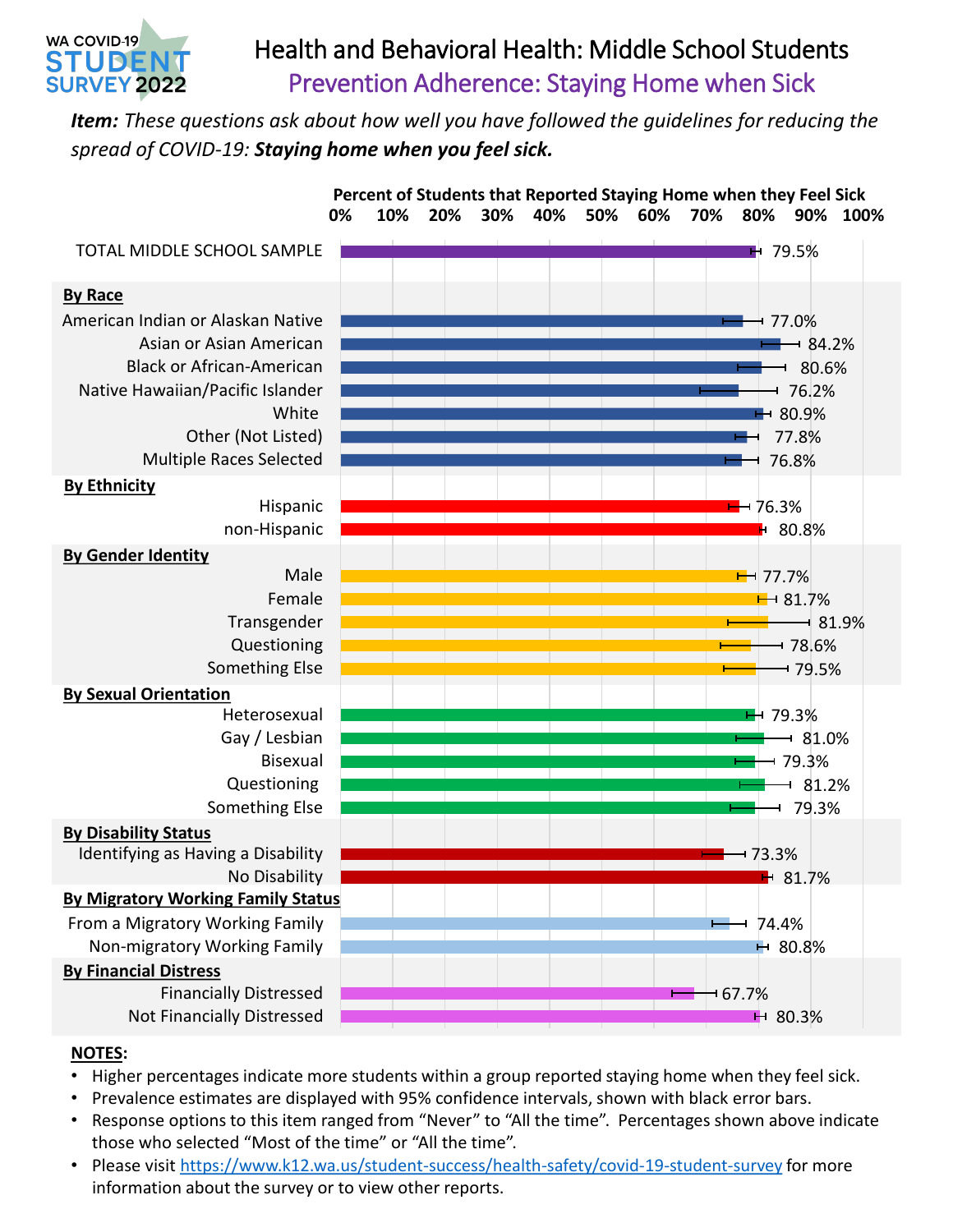

## Health and Behavioral Health: Middle School Students Needing Mental Health Services

*Question: During the past 12 months, did you need mental health services from a counselor, therapist, emergency room, or other health care provider?* 



- Higher percentages indicate more students within a group reported they needed mental health services.
- Prevalence estimates are displayed with 95% confidence intervals, shown with black error bars.
- Response options to this item included "No" and "Yes". Percentages shown above indicate those who selected "Yes".
- Please visit <https://www.k12.wa.us/student-success/health-safety/covid-19-student-survey>for more information about the survey or to view other reports.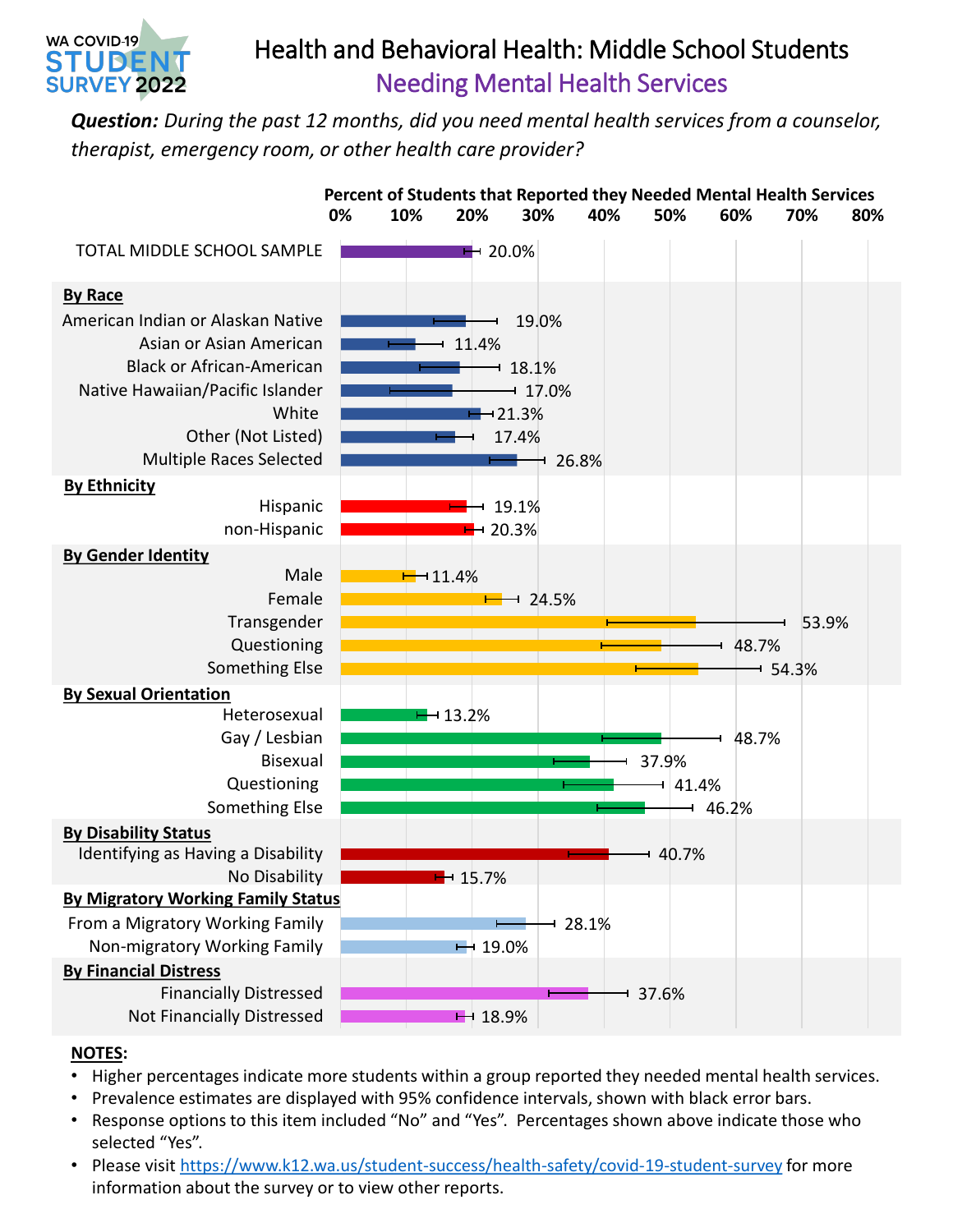

## Health and Behavioral Health: Middle School Students Approval of Mental Health Services

*Question: Do you think it's ok to seek help and talk to a professional counselor, therapist, or doctor if you've been feeling very sad, hopeless, or suicidal?* 



- Higher percentages indicate more students within a group reported they were approving of mental health services.
- Prevalence estimates are displayed with 95% confidence intervals, shown with black error bars.
- Response options to this item included "No" and "Yes". Percentages shown above indicate those who selected "Yes".
- Please visit <https://www.k12.wa.us/student-success/health-safety/covid-19-student-survey>for more information about the survey or to view other reports.